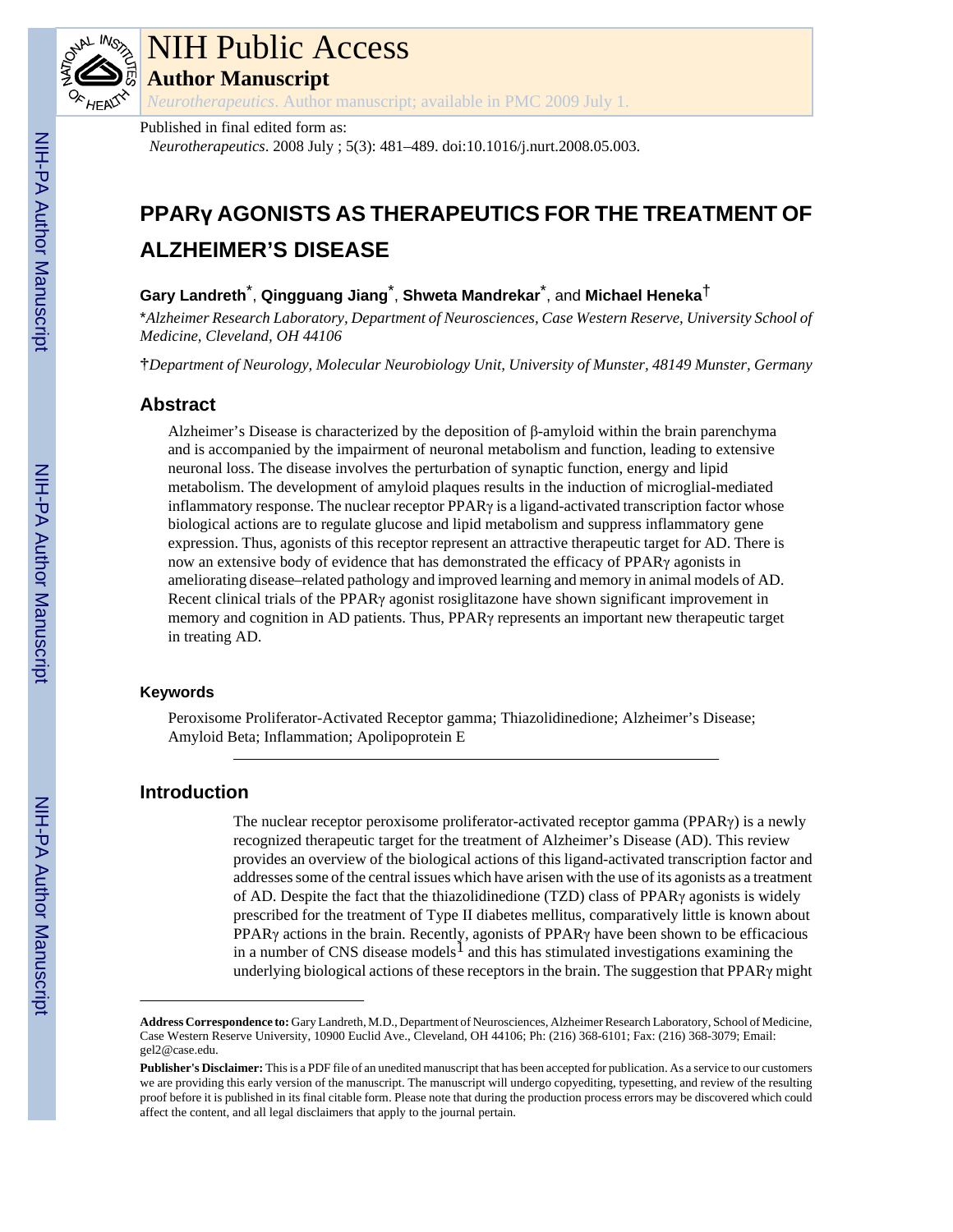be of utility in treatment for AD arose from consideration of its effects on insulin action, energy metabolism, lipid metabolism and inflammation. This discussion is particularly timely as the outcomes of the first clinical trials of these drugs are being reported.<sup>2</sup> The mechanisms subserving their actions in AD are presently unclear. Thus, an active debate of these issues is needed as these agents are being advanced into phase III clinical trials for the treatment of AD. Several potential mechanisms have been proposed as rationales for the therapeutic use of  $PPAR\gamma$  agonists in AD. There is presently no consensus on what is the dominant mode of PPAR<sub>Y</sub> action, and it is probable that PPAR<sub>Y</sub> agonists act through multiple parallel pathways to affect disease pathophysiology in both humans and animal models of the disease.

The PPARs are a family of three  $(\alpha/\gamma/\delta)$  related nuclear receptors that act as whole body lipid sensors and each member functions to regulate a unique subset of genes responsible for lipid and energy metabolism.<sup>3</sup> The receptors act by mediating the body's response to dietary intake. PPARγ is of particular importance as this nuclear receptor acts to regulate both lipid and carbohydrate metabolism and participates in the regulation of serum glucose levels as well as regulating insulin sensitivity.<sup>4</sup> The natural ligands of PPAR $\gamma$  include long-chain fatty acids, eicosanoids, oxidized lipoproteins and lipids, corresponding well to its function in regulating the metabolic response to dietary lipid intake.<sup>5</sup> Thus, PPAR $\gamma$  has been targeted for drug development for the treatment of Type II diabetes mellitus. Two thiazolidinedione (TZD) agonists of PPARγ, Actos™, (pioglitazone) and Avandia™ (rosiglitazone) are FDA-approved and widely prescribed for this disease. However, the use of these drugs for CNS treatments is under close scrutiny due to their poor blood-brain-barrier (BBB) permeability. Pioglitazone does pass the BBB, but does so poorly.<sup>6</sup> The BBB permeability of rosiglitazone has been controversial. Rosiglitazone was initially characterized as BBB impermeant;  $\frac{7}{7}$  however, Strum and colleagues $8$  have recently reported that the drug can be found in the brain following oral administration. A 7-day oral treatment regimen resulted in brain levels of rosiglitazone in the submicromolar range (0.26–0.45  $\mu$ M).<sup>8</sup> It remains to be determined how rosiglitazone made its way into the brain, and whether this is also observed in humans.

## **PPARγ regulation of gene expression**

#### **Transactivation**

PPARγ is a ligand-activated transcription factor which binds to sequence-specific promoter elements of its target genes and directly regulates their expression.<sup>9</sup> The PPAR subfamily of nuclear receptors acts as dominant regulators of lipid metabolism.<sup>3</sup> These receptors rapidly transcriptionally transactivate gene expression in response to ligands that are directly obtained from the diet or generated through normal metabolic processes. PPARγ regulates a specific subset of genes, most prominently those responsible for lipid metabolism and storage.

PPARγ forms an obligate heterodimer with the retinoid X receptor. This receptor complex binds to PPAR responsive elements within the promoters of its target genes.<sup>10, 11</sup> In the absence of ligand, the transcriptional activity of PPARγ is suppressed through its constitutive association with a nuclear corepressor complex, comprised of NCoR/SMRT and histone deacetylases. The corepressor complex maintains chromatin in a condensed state and prevents recruitment of coactivator complexes and transcriptional initiation. Upon binding of ligand to the receptor, the corepressor complex is dismissed and the transcriptional coactivators are recruited to the promoter, initiating the formation of active transcription complex that is coupled to the basal transcriptional apparatus.<sup>12</sup>

#### **Anti-inflammatory actions of PPARγ**

PPARγ agonists robustly inhibit proinflammatory gene expression and this effect underlies many of the beneficial actions of these drugs.<sup>13</sup> The major anti-inflammatory effect of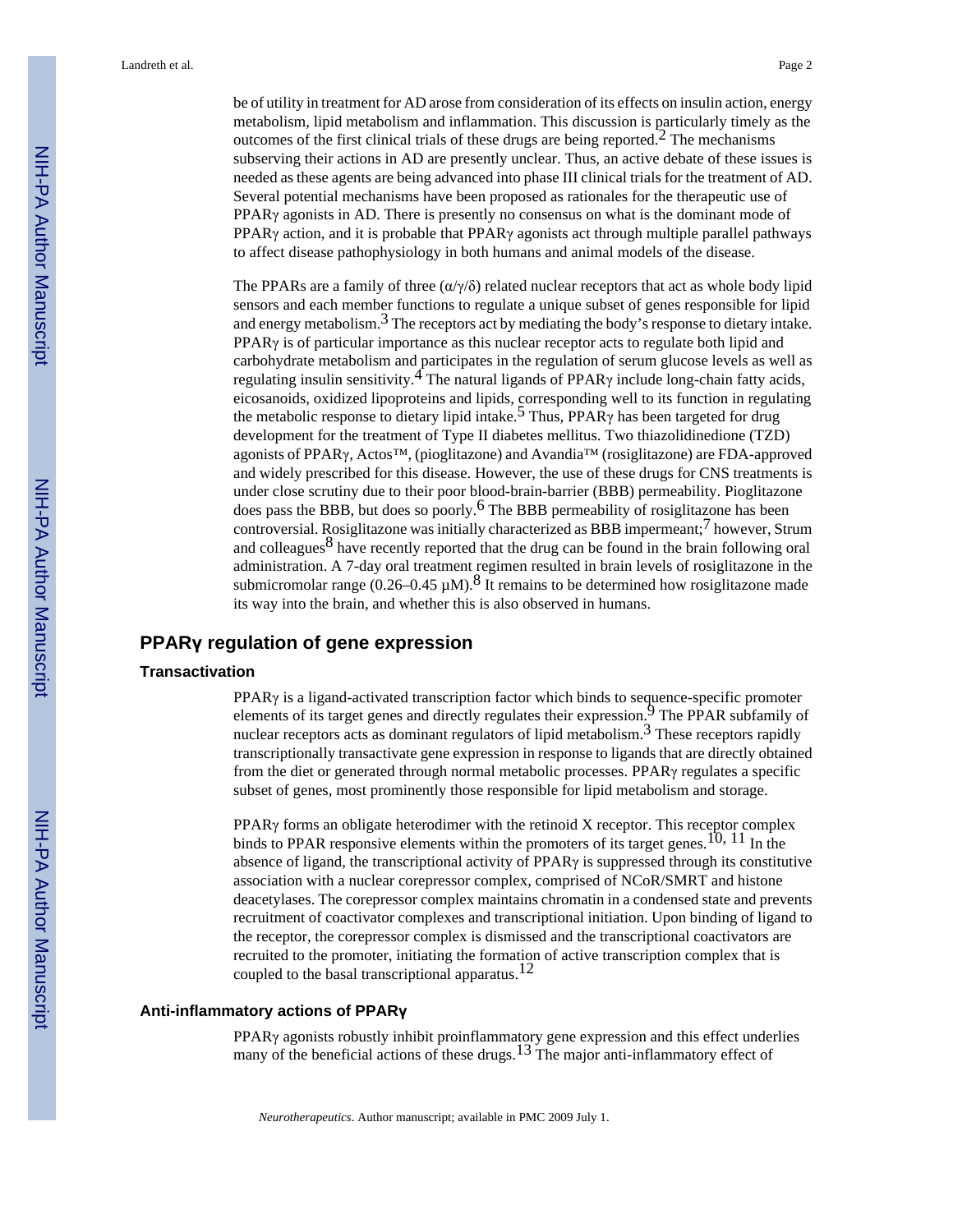PPARγ is to functionally inactivate NFκB-dependent promoters. Several mechanisms have been proposed to account for repression of gene expression.<sup>14,15</sup> However, Glass and colleagues<sup>16</sup> have recently provided compelling evidence that PPAR<sub>Y</sub> blocks NF<sub>K</sub>Bdependent gene expression through corepressor interference. Inflammatory genes are normally repressed through the association of the co-repressors— NCoR with the κBRE elements, present in the promoters of these genes. Upon ligand binding, a fraction of PPARγ in the nucleus becomes sumoylated and these modified receptors then bind to the κBRE promoter element, preventing the dissociation of the repressor functionally inactivating the promoter and blocking gene expression. Agonists of PPARγ are attractive therapeutic agents owing to their ability to act broadly to inhibit inflammatory gene expression.

## **Effects of PPARγ Agonists in Animal Models of AD**

Several studies employing murine models of AD have been carried out to determine the therapeutic utility of PPAR $\gamma$  agonists in disease progression. Yan and colleagues<sup>17</sup> investigated the effects of a PPARγ agonist in Tg2576 mice. Aged (12-months old) Tg2576 mice with established plaque pathology were treated orally with pioglitazone (120 ppm, 20 mg/kg/day) for 4 months. Pioglitazone was used in these studies due to its ability to pass the BBB, albeit poorly.<sup>6</sup> The NSAID ibuprofen served as a positive control in these experiments since Lim and colleagues<sup>18</sup> had previously shown plaque reduction in this animal model following oral ibuprofen therapy. Ibuprofen treatment resulted in approximately 60% reduction in plaque number. However, pioglitazone-treated animals did not exhibit a statistically significant change in plaque pathology. Both ibuprofen and pioglitazone treatment resulted in a small, but significant, reduction in levels of soluble Aβ peptides. Ibuprofen-treated animals exhibited a dramatic reduction in soluble  $\mathcal{A}\beta_{42}$  levels. While soluble  $\mathcal{A}\beta_{42}$  levels in pioglitazone-treated animals were lower, they did not reach statistical significance. In addition, pioglitazone had no effect on the number of activated microglia. This experiment demonstrated that pioglitazone exhibited effects on soluble Aβ levels in the brain, however, it did not significantly affect AD-related pathology or microglial-mediated inflammation. These findings were interpreted as evidence that the poor penetration of pioglitazone into the brain, due to its poor BBB permeability, limited its efficacy.

Heneka et al.<sup>19</sup> conducted a study using a dose of pioglitazone that was twofold higher (240) ppm; 40/mg/kg/day) in younger animals. They utilized a different mouse model that overexpresses human APP with London mutation (V717I). These animals were treated at 10 months of age, just as they are beginning to exhibit plaque pathology, for only 7 days. Ibuprofen-treated animals comprised the controls for this study. The higher dosage of pioglitazone resulted in an approximate 20–25% reduction in A $\beta$  plaque burden and in A $\beta_{42}$ levels in the brain.19 Additionally, there was a significant reduction in microglial activation. This study provided the first conclusive evidence that PPARγ agonists could suppress AD related pathology.

In another study, Pedersen and colleagues<sup>20</sup> examined the effect of the PPAR<sub>Y</sub> agonist rosiglitazone in Tg2576 mice. An unappreciated phenotype these mice display is metabolic abnormality, including increased fasting serum glucocorticoid levels and insulin resistance. A 6-week treatment of rosiglitazone restored insulin responsiveness in these mice<sup>20</sup> and lowered glucocorticoid levels. Importantly, rosiglitazone treatment rescued behavioral deficits displayed by these mice.<sup> $7$ </sup> The authors have argued that the improved behavior may result from suppression of glucocorticoid levels, as glucocorticoids have been well described to have negative effects on learning and memory and act to impair insulin receptor function.<sup>21–23</sup> This study suggests that rosiglitazone could elicit its effects by acting on peripheral systems. Rosiglitazone treatment did not result in any changes in Aβ plaque pathology, but selectively reduced brain Aβ42 levels. This study noted that AD patients also exhibit elevated levels of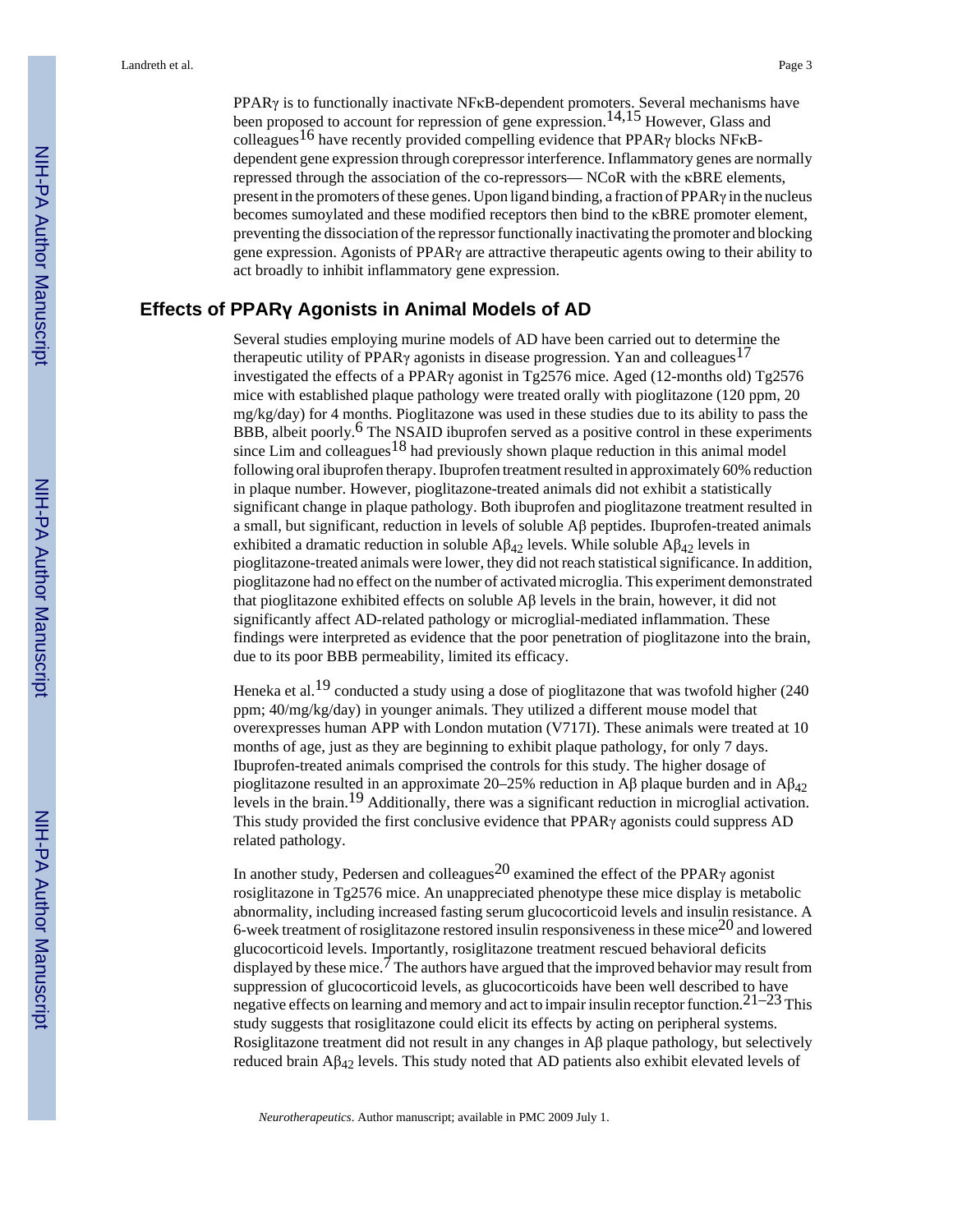plasma cortisol. The hypothesis that rosiglitazone's actions in the Tg2576 mice arise from its effects on peripheral glucocorticoid levels is compelling. Interestingly, although PPARγ agonists have not been previously reported to have analogous effects on glucocorticoids in humans, recent studies have suggested that rosiglitazone may be a short-term treatment option for hypercortisolemia in Cushing's patients.24–26 However, the results of these studies are not conclusive<sup>27</sup> and the relevance of this mechanism to AD therapy warrants further investigation.

#### **Clinical trials**

Two FDA-approved PPARγ agonists have been tested for their efficacy in AD patient populations. Watson et al.<sup>28</sup> have reported the results of a small clinical study examining the effects of rosiglitazone in patients with mild AD. They found that 6 months of drug treatment resulted in enhanced memory and cognitive function compared to placebo-treated control patients.<sup>28</sup> Geldmacher and colleagues<sup>29</sup> have studied of the actions of pioglitazone in mild to moderate AD cases. This study, designed primarily as a safety trial, demonstrated a small but statistically insignificant improvement in memory. PPARγ agonists have a generally favorable side effect profile, and are well tolerated and safe in the elderly. <sup>30</sup> Recently, however, rosiglitazone usage was found to be associated with an increased risk for cardiovascular side effects.<sup>31</sup> In contrast, pioglitazone has been found to be cardioprotective.<sup>32</sup>

The results of a phase II clinical trial, enrolling over 500 patients with mild to moderate AD, was recently reported by Risner et al.<sup>2</sup> These patients were treated with rosiglitazone (or placebo) for 6 months. Patients receiving rosiglitazone were found to have enhanced attention and memory, compared to those receiving placebo. Importantly, patients possessing an *Apoe4* allele did not respond to the therapy. This latter observation is consistent with previous studies by Craft and colleagues  $33-35$  demonstrating a functional interaction of ApoE isoforms with efficacy of insulin action on cognition. A large phase III trial of rosiglitazone in AD patients is currently underway.

#### **Mechanisms of PPARγ agonist action**

AD is a complex neurodegenerative disorder. The etiology of the disease has proven to be divergent with contributions from genetics, environment as well as normal aging process. There is ample evidence that multiple physiological functions are altered in AD. PPARγ exhibits pleiotropic physiological functions in multiple systems. Therefore, PPARγ agonists could exert their salutary effects in treating AD by regulating multiple aspects involved in AD, including Aβ homeostasis, insulin sensitivity, energy metabolism, lipid metabolism and inflammation (Fig. 1).

#### **Aβ homeostasis**

PPAR $\gamma$  involvement in ameliorating AD-related pathology has been the focus of a number of recent studies that have been directed at dissecting the mechanisms through which PPARγ regulates Aβ metabolism. These studies have led to contradictory results. One mechanism through which PPAR $\gamma$  is able to accomplish this is by regulating A $\beta$  production. When neuroblastoma cells (stably transfected with human amyloid precursor protein) were stimulated with inflammatory cytokines, they activated the APP processing enzyme BACE1, resulting in an increase in Aβ secretion. This was inhibited following PPARγ activation through its ability to suppress BACE1 transcription.<sup>36</sup> Indeed, there is a PPAR<sub>Y</sub> response element in the promoter region of the BACE1 gene, and binding of PPARγ to this response element suppresses BACE1 expression and inhibits  $\text{A}$ β production.<sup>37</sup>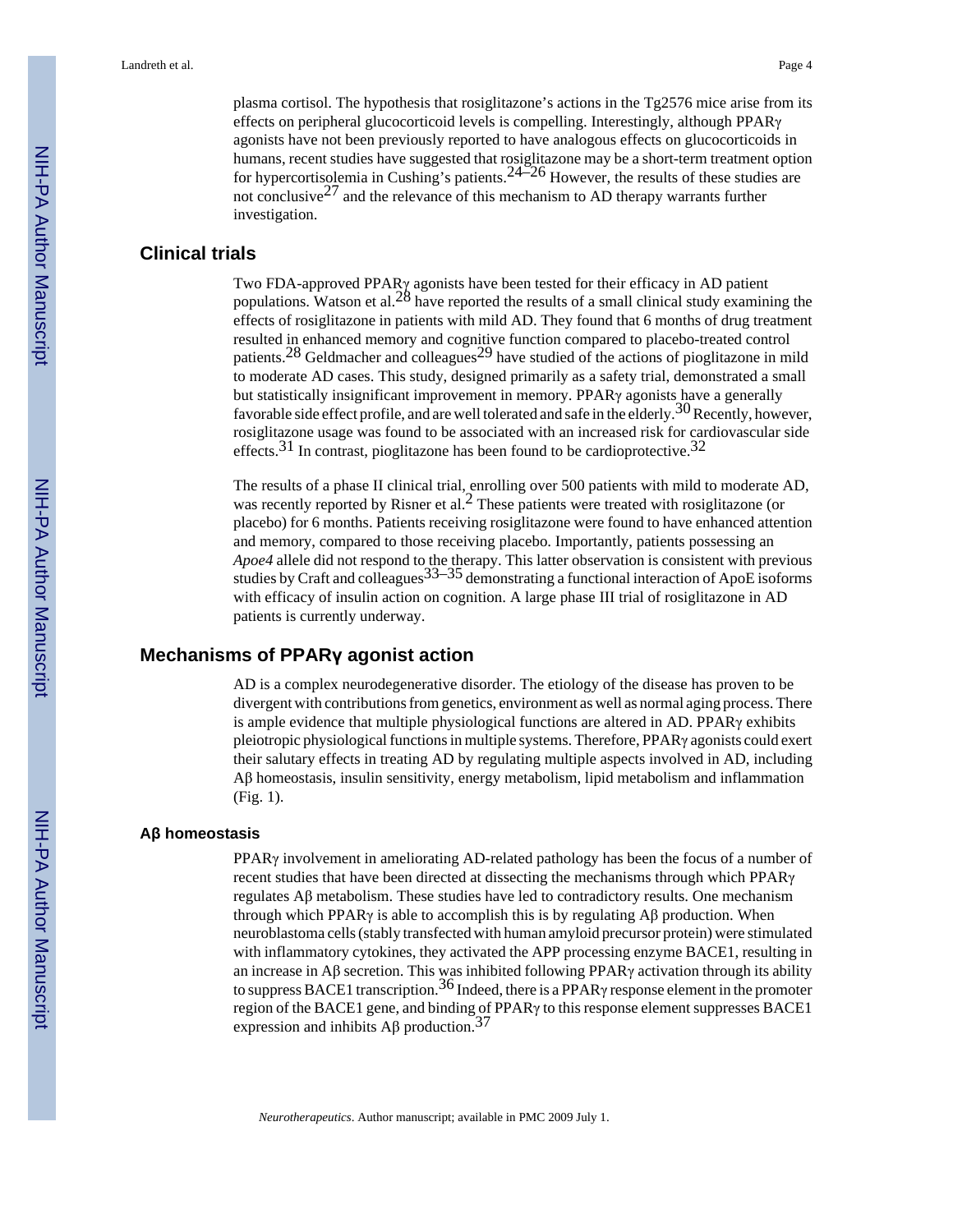A subsequent study by d'Abramo reported that PPARγ activation resulted in inhibition of APP expression. Moreover, overexpression of PPARγ in cultured cells decreased Aβ secretion by promoting the increased ubiquitination of APP and subsequent degradation.<sup>38</sup>

Camacho et al.<sup>39</sup> have reported an alternative mechanism by which PPAR<sub>γ</sub> may affect A<sub>β</sub> homeostasis. They have shown that activation of endogenous PPARγ or overexpression of the receptor lead to the dramatically enhanced clearance of Aβ from the media of both neuronal and non-neuronal cells. The mechanism subserving this effect is unknown.

#### **Energy metabolism**

There is ample documentation that glucose utilization is impaired in brain regions involved in memory and cognition in AD patients. Significantly, AD patients exhibit impaired cerebral glucose metabolism before the symptomatic onset of the disease and in the absence of detectable structural changes in the brain.<sup>40</sup> Interestingly, several studies have also shown an *Apoe4* dose-dependent impairment in glucose utilization in brain regions affected by the  $\frac{1}{\text{disease}}$ . 41–46

PPARγ plays critical roles in energy metabolism due to its direct effects on mitochondrial function and ultimately ATP production. Mitochondria may be key players in the cerebral hypometabolism observed in AD, as this organelle plays critical roles in both energy metabolism as well as neuronal apoptosis. In the diseased brain, the numbers of neuronal mitochondria are greatly reduced and those remaining have very distinct morphological changes in their size and the number of cristae they contain.<sup>47</sup> Roses et al.<sup>48</sup> have postulated that the PPARγ agonists act to improve mitochondrial function and this may be the basis of their beneficial effects on memory and cognition in AD patients.

PPARγ activation by pioglitazone resulted in a significant increase in mitochondrial DNA copy number as well as the expression of genes involved in mitochondrial biogenesis in fat tissue.  $^{49}$  A recent study has found analogous changes within the brain in response to oral rosiglitazone treatment.8 Strum and colleagues have reported that PPARγ activation stimulated brain mitochondrial biogenesis and this stimulation was dependent on the ApoE isoforms.<sup>8</sup>  $PPAR\gamma$  may elicit these changes through the peroxisome proliferator-activated receptor gamma coactivator 1 (PGC-1) family of proteins. These coactivators positively regulate mitochondrial function and metabolism.<sup>50</sup> PPAR<sub>Y</sub> has been reported to stimulate the expression of PGC-1 $\alpha$ , <sup>51</sup> which in turn, induces expression of the uncoupling proteins which stimulate mitochondrial biogenesis and respiration in muscle cells.<sup>52–54</sup> PGC-1 also stimulates the expression of a variety of genes that are vital for the mitochondrial oxidative phosphorylation pathway as well as duplication of mitochondrial DNA content.55, 56 It should be noted that TZD agonists of PPAR<sub>γ</sub> also have effects on mitochondrial metabolism that are receptor-independent.<sup>57</sup> The relationship between PPARγ, ApoE and energy metabolism is not clear and warrants further investigation.

#### **Insulin sensitivity**

A number of studies have suggested that perturbation of insulin metabolism is associated with AD34, 58–61 and individuals with Type II diabetes mellitus are twice as likely to develop AD when compared to gender-matched healthy subjects. $62-67$  Insulin resistance and hyperinsulinemia, two characteristics of Type II diabetes mellitus, have been shown to have a high correlation with memory impairment and risk for AD. PPARγ agonists have been widely prescribed for the treatment of Type II diabetes mellitus. An extensive body of evidence demonstrates a critical role for PPARγ in the regulation of insulin sensitivity. The ability to activate PPARγ is closely correlated with the antidiabetic actions of TZDs, suggesting that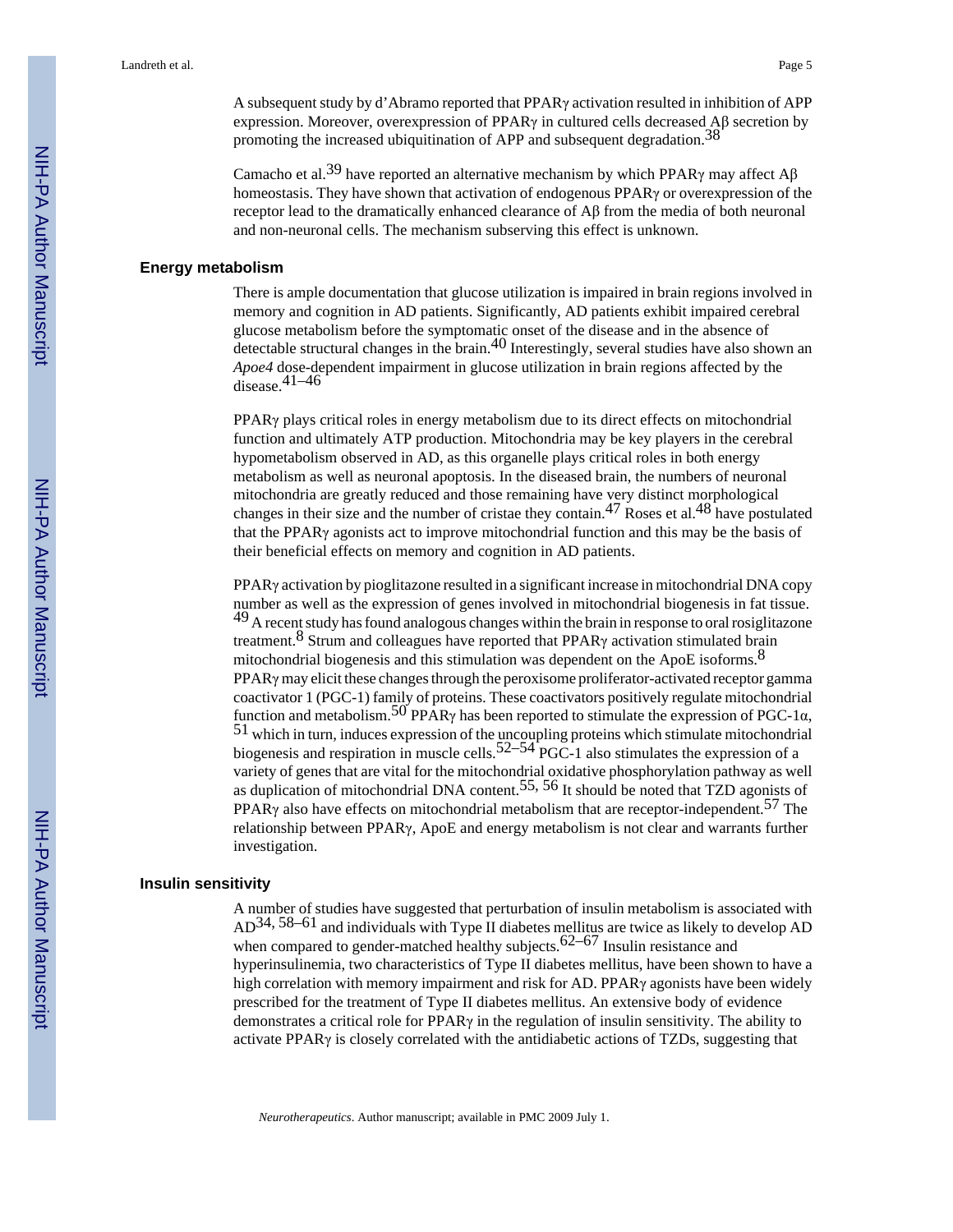receptor-dependent activation of PPARγ target genes may underlie the insulin sensitizing effect of this class of drugs.<sup>68, 69</sup>

There is substantial evidence establishing a role of insulin in cognition. Insulin can pass across the BBB and enter the CNS via a receptor-mediated transport process. An acute increase in peripheral insulin concentrations results in the rapid elevation of CSF and brain insulin levels.  $70$  Insulin receptors in the mammalian brain have a very specific pattern of expression and are localized to the hippocampus and medial temporal cortex, both of which are areas associated with memory. In addition, brain insulin receptor signaling has been reported to be significantly reduced in AD, an indication of insulin resistance.<sup>71,72</sup> Craft and colleagues<sup>73</sup> have found that insulin administration improves memory. In addition, raising plasma insulin levels to those characteristic in insulin resistance is accompanied by parallel increases in plasma and brain levels of Aβ peptides and inflammatory markers.<sup>74</sup> Diet-induced insulin resistance is also associated with enhanced Aβ peptide levels and plaque formation, which was argued to arise from increased γ-secretase activity and lower IDE activity.75

It has been postulated that hyperinsulinemia in the brain may contribute to amyloid build-up due to inhibition of Aβ degradation by IDE. IDE degrades both insulin and Aβ peptides.<sup>76,</sup> <sup>77</sup> IDE levels have been shown to be reduced in the brains of AD patients and are further reduced by 50% in brains of AD patients homozygous for the *Apoe4* allele.78 Genetic ablation or partial loss of *Ide* leads to hyperinsulinemia and elevated Aβ levels.79–81 It has been postulated that inhibition of IDE proteolytic activity may impair Aβ clearance, thereby initiating or accelerating the disease process. Recently, rosiglitazone has been shown to increase brain IDE levels in an animal model of AD.82 Thus, *Ide* could potentially be responsible for the association between hyperinsulinemia and AD. However, it remains controversial whether this relationship is physiologically relevant owing to the low levels of insulin in the brain.

#### **Dyslipidemia**

Genetic studies and epidemiological observations strongly suggest a relationship between dyslipidemia and AD. Elevated serum cholesterol levels have been reported to correlate with an increased incidence of  $AD$ ,  $83$ ,  $84$  Consistent with this linkage, individuals on statin therapy exhibit a greatly reduced risk (~70%) for AD.<sup>85</sup> Several genes regulating cholesterol homeostasis have been reported to be associated with AD, including *Apoe, Lrp1, Abca1, Lxrβ, Cyp46, Acat* and *Cetp*86, 87 and even *Pparγ̣* itself.8889 Little is known about the role of PPARγ in regulating CNS lipid metabolism.

The *Apoe* gene is the best known bona fide risk factor for sporadic AD.<sup>86</sup> ApoE plays an important role in lipid transport throughout the body. It participates in lipoprotein metabolism, cholesterol homeostasis and local lipid transport processes. In the brain, it is primarily synthesized and secreted within HDL particles by astrocytes, and mediates the efficient transport and recycling of cholesterol within the  $\text{CNS}.90-92$  In humans, three naturally occurring variants of *Apoe*, E2, E3 and E4 have been demonstrated to modify the risk or age of onset of LOAD. The mechanism by which *Apoe4* modifies the risk remains unknown, but has been postulated to play a role in Aβ clearance and deposition.

The lipidation of ApoE is carried out primarily by the ATP-binding cassette A1 (ABCA1). ABCA1 is a lipid transporter that mediates the loading of ApoE with phospholipids and cholesterol. ApoE acts as a structural scaffold for the formation of HDL particles. ABCA1 acts to regulate ApoE function in the  $CNS$ .<sup>90,91</sup> Recently, three independent groups reported that, in four different animal models of AD, inactivation of the *Abca1* gene facilitates Aβ fibrillogenesis and deposition within the brain. $93-95$  Conversely, overexpression of human *Abca1* in mice resulted in reduced A $\beta$  levels and plaque burden.<sup>96</sup> Importantly, the expression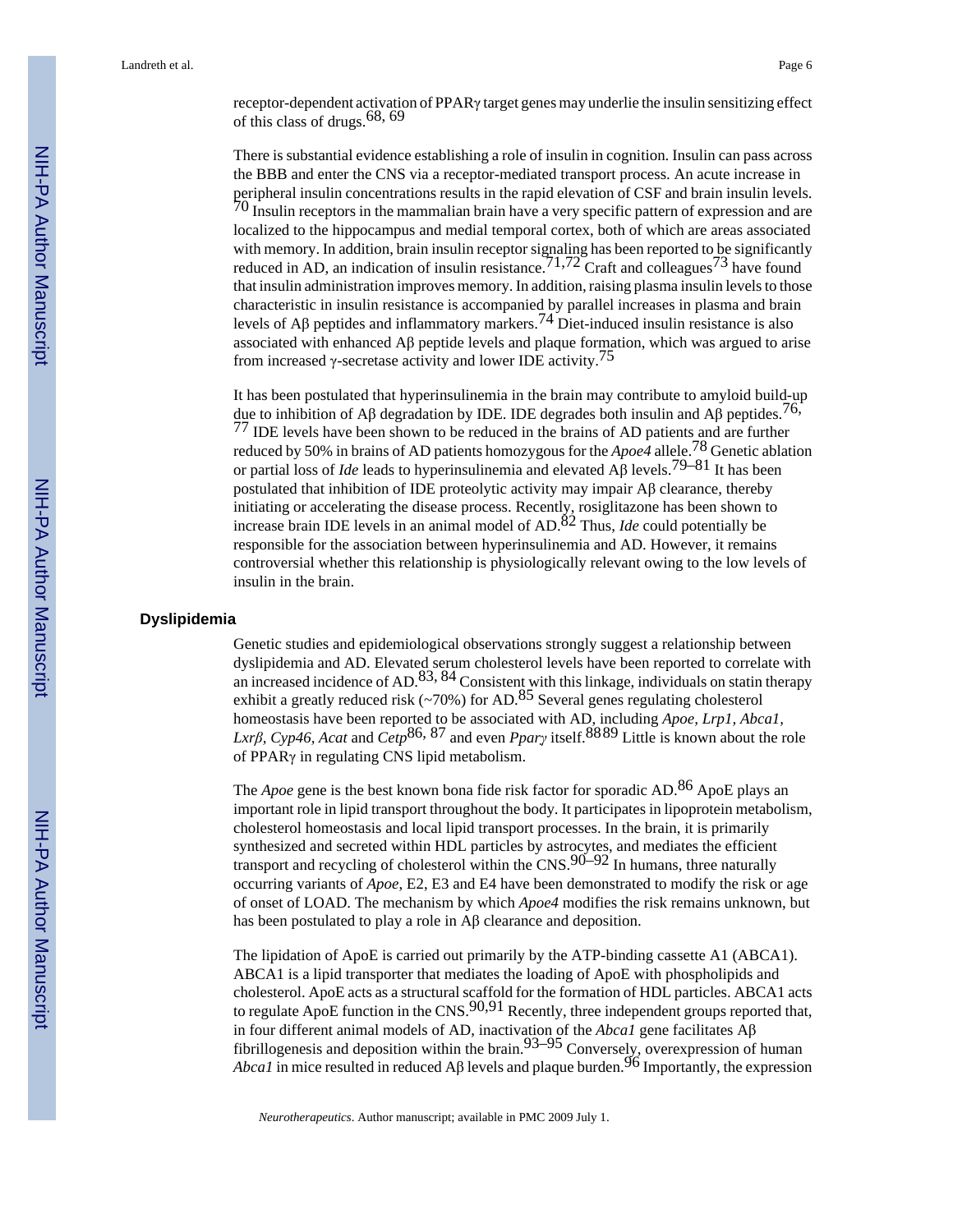of the *Abca1* gene is transcriptionally regulated by the nuclear receptors, liver X receptors (LXRs), PPARγ̣ and RXR. The *Lxrβ* gene has recently been reported to be genetically associated with AD.97 Genetic ablation of either LXR genes results in increased number and size of plaques in an animal model of AD.<sup>98</sup> Thus, regulation of the lipidation status of ApoE is an important determinant of Aβ clearance and deposition.

A significant subset of the actions of PPARγ activation arises from its ability to induce the expression of a related nuclear receptor, LXRα. LXRα regulates genes that are involved in lipid metabolism and reverse cholesterol transport, including *Apoe* and *Abca1*, among others. It has been demonstrated that there is a reciprocal positive regulation of both receptors that comprises a feed-forward mechanism to orchestrate the expression of both classes of receptors. PPARγ activation stimulates LXRα expression and vice versa. Recent evidence suggests that this results in synergistic induction of both PPAR $\gamma$  and LXR target gene expression. PPARγ agonists have been shown to increase both ABCA1 and ApoE mRNA and protein levels and this effect is believed to be secondary to its induction of LXR $\alpha$  expression.<sup>100–</sup> <sup>102</sup> Significantly, it has recently been reported that rosiglitazone treatment of mice expressing the human *Apoe4* allele induces a two fold increase in brain ApoE4 mRNA.8

ApoE has been demonstrated to play essential roles in axonal growth<sup>103</sup> and synaptogenesis. 104 These effects of ApoE are isoform-dependent with ApoE3 promoting and ApoE4 inhibiting neurite outgrowth.<sup>105–109</sup> Interestingly, Brodbeck et al.<sup>110</sup> have recently reported that ApoE4 exposure is associated with decreased dendritic spine density of cortical neurons and this effect could be ameliorated by treatment of cultured cortical neurons with rosiglitazone.110

#### **Inflammation**

The AD brain is characterized by a significant microglial-mediated inflammatory response. Aβ plaque deposition results in the accumulation of microglia that become physically associated with deposited amyloid.111 Microglia are the brain's tissue macrophages and are derived from a myeloid lineage. The formation of Aβ fibrils and their deposition in the parenchyma of the brain elicits the phenotypic activation of microglia.<sup>112</sup> The persistent activation of abundant plaque-associated microglia typifies the human disease and its murine models. The activation of  $\mathbf{A}\beta$ -stimulated signaling pathways mediates the acquisition of a reactive, proinflammatory phenotype accompanied by the elaboration of a wide range of proinflammatory cytokines, chemokines, acute phase proteins, as well as reactive nitrogen and oxygen species. A number of inflammatory cytokines, chemokines and activated glial markers have also been found at elevated levels in the AD brain.<sup>113–117</sup> The chronic activation of microglia and their production of proinflammatory molecules is postulated to accelerate the disease progress, culminating in neuronal death. Inflammation has been proposed to exacerbate amyloid deposition and disease progression, whereas anti-inflammatory therapies inhibit  $\mathbf{A}\beta$ generation and slow disease progress.

The role of PPARγ in regulating the microglial inflammatory responses has attracted substantial attention.<sup>118</sup> The anti-inflammatory actions of PPAR<sub>Y</sub> agonists have been proposed to account for their positive effects in a number of animal models of CNS disease including  $AD<sup>1</sup>$ . There is extensive and compelling evidence that PPAR<sub>Y</sub> agonists robustly suppress proinflammatory gene expression. PPARγ agonists have been reported to inhibit the expression of inflammatory cytokines, chemokines, MMPs, COX-2 and iNOS, each of which is reliant upon NF<sub>K</sub>B-dependent transcriptional effects.<sup>13</sup> There are now over nearly 30 studies showing microglial activation in response to inflammatory stimuli, including fibrillar  $\mathsf{A}\beta$ .<sup>119</sup> Heneka and colleagues<sup>120</sup> have shown that pioglitazone acts to suppress iNOS and COX2 expression in the brain of murine model of AD. A recent study in aged mice has provided compelling evidence that rosiglitazone treatment is associated with elevated levels of the anti-inflammatory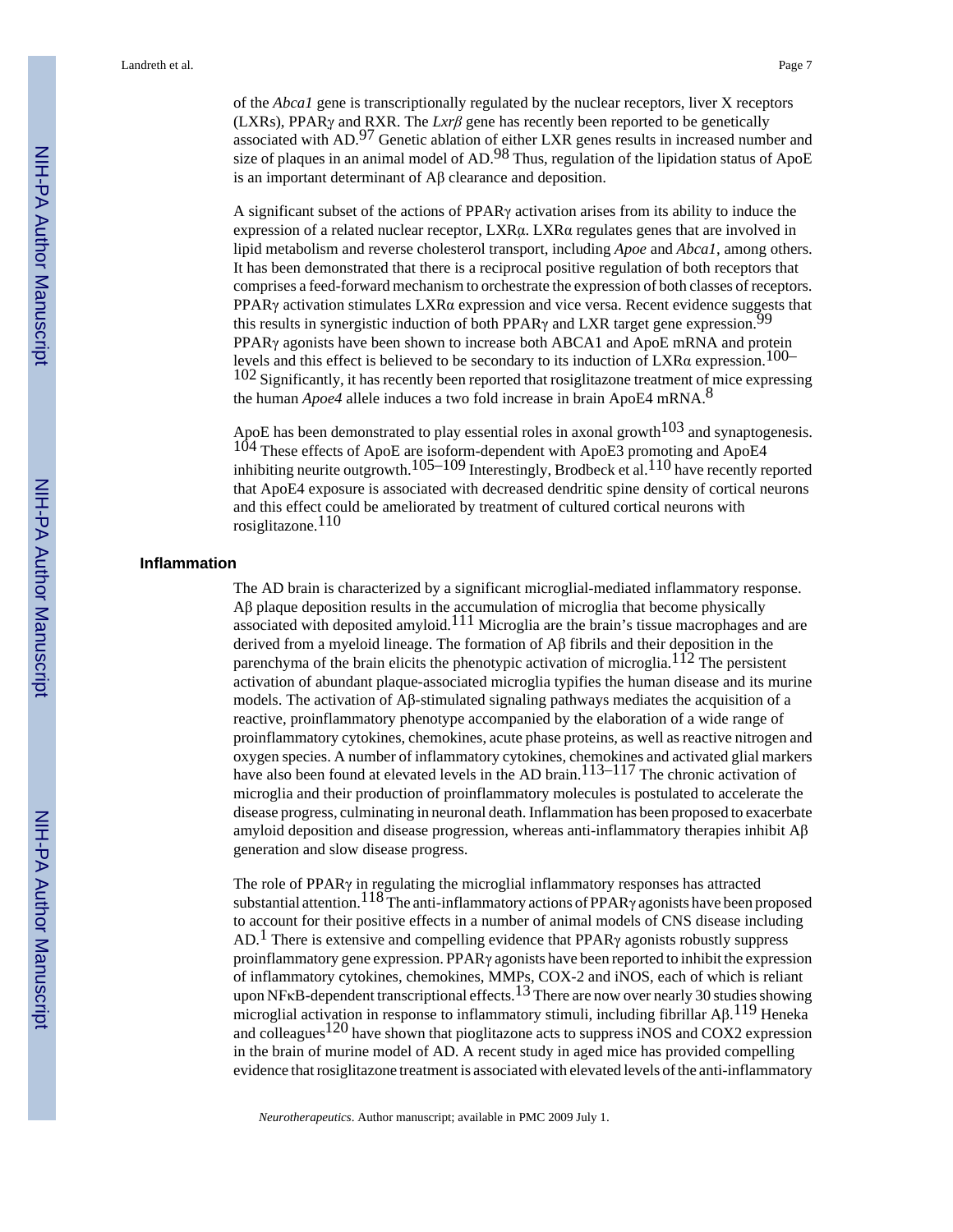cytokine IL-4 in the brain, which the authors suggest may underlie the anti-inflammatory actions of PPARγ agonists.121

#### **Acknowledgments**

This work was supported by grants from the NIH (AG16704 and AG030482), the American Health Assistance Foundation and the Blanchette Hooker Rockefeller Foundation. MH was supported by grants from the DFG.

## **References**

- 1. Sundararajan S, Jiang Q, Heneka M, et al. PPARgamma as a therapeutic target in central nervous system diseases. Neurochem Int 2006;49:136–144. [PubMed: 16766086]
- 2. Risner ME, Saunders AM, Altman JF, et al. Efficacy of rosiglitazone in a genetically defined population with mild-to-moderate Alzheimer's disease. Pharmacogenomics J 2006;6:246. [PubMed: 16446752]
- 3. Kersten S, Desvergne B, Wahli W. Roles of PPARs in health and disease. Nature 2000;405:421–424. [PubMed: 10839530]
- 4. Bookout AL, Jeong Y, Downes M, et al. Anatomical profiling of nuclear receptor expression reveals a hierarchical transcriptional network. Cell 2006;126:789–799. [PubMed: 16923397]
- 5. Lehrke M, Lazar M. The many faces of PPARgamma. Cell (Cambridge) 2005;123:993. [PubMed: 16360030]993–999
- 6. Maeshiba Y, Kiyota Y, Yamashita K, et al. Disposition of the new antidiabetic agent pioglitazone in rats, dogs, and monkeys. Arzneimittelforschung 1997;47:29–35. [PubMed: 9037440]
- 7. Pedersen W, McMillan P, Kulstad J, et al. Rosiglitazone attenuates learning and memory deficits in Tg2576 Alzheimer mice. Exp Neurol. 2006In Press
- 8. Strum JC, Shehee R, Virley D, et al. Rosiglitazone induces mitochondrial biogenesis in mouse brain. J Alzheimers Dis 2007;11:45–51. [PubMed: 17361034]
- 9. Glass CK. Going nuclear in metabolic and cardiovascular disease. The Journal of clinical investigation 2006;116:556–560. [PubMed: 16511587]
- 10. Berger J, Moller DE. The mechanisms of action of PPARs. Annu Rev Med 2002;53:409–435. [PubMed: 11818483]
- 11. Aranda A, Pascual A. Nuclear hormone receptors and gene expression. Physiol Rev 2001;81:1269– 1304. [PubMed: 11427696]
- 12. Glass CK, Rosenfeld MG. The coregulator exchange in transcriptional functions of nuclear receptors. Genes and Development 2000;14:121–141. [PubMed: 10652267]
- 13. Daynes RA, Jones DC. Emerging roles of PPARs in inflammation and immunity. Nat Rev Immunol 2002;2:748–759. [PubMed: 12360213]
- 14. Subbaramaiah K, Lin DT, Hart JC, et al. Peroxisome Proliferator-activated Receptor gamma Ligands Suppress the Transcriptional Activation of Cyclooxygenase-2: evidence for involvement of activator protein-1 and CREB-binding protein/p300. J Biol Chem 2001;276:12440–12448. [PubMed: 11278336]
- 15. Li M, Pascual G, Glass CK. Peroxisome proliferator-activated receptor gamma-dependent repression of the inducible nitric oxide synthase gene. Mol Cell Biol 2000;20:4699–4707. [PubMed: 10848596]
- 16. Pascual G, Fong AL, Ogawa S, et al. A SUMOylation-dependent pathway mediates transrepression of inflammatory response genes by PPAR-gamma. Nature 2005;437:759–763. [PubMed: 16127449]
- 17. Yan Q, Zhang J, Liu H, et al. Anti-inflammatory drug therapy alters beta-amyloid processing and deposition in an animal model of Alzheimer's disease. J Neurosci 2003;23:7504–7509. [PubMed: 12930788]
- 18. Lim GP, Yang F, Chu T, et al. Ibuprofen suppresses plaque pathology and inflammation in a mouse model for Alzheimer's disease. J Neurosci 2000;20:5709–5714. [PubMed: 10908610]
- 19. Heneka M, Sastre M, Dumitrescu-Ozimek L, et al. Acute treatment with the PPARg agonist pioglitazone and ibuprofen reduces glial inflammation and Abeta1-42 levels in APPV717I transgenic mice. Brain. 2005In Press
- 20. Pedersen WA, Flynn ER. Insulin resistance contributes to aberrant stress responses in the Tg2576 mouse model of Alzheimer's disease. Neurobiol Dis 2004;17:500–506. [PubMed: 15571985]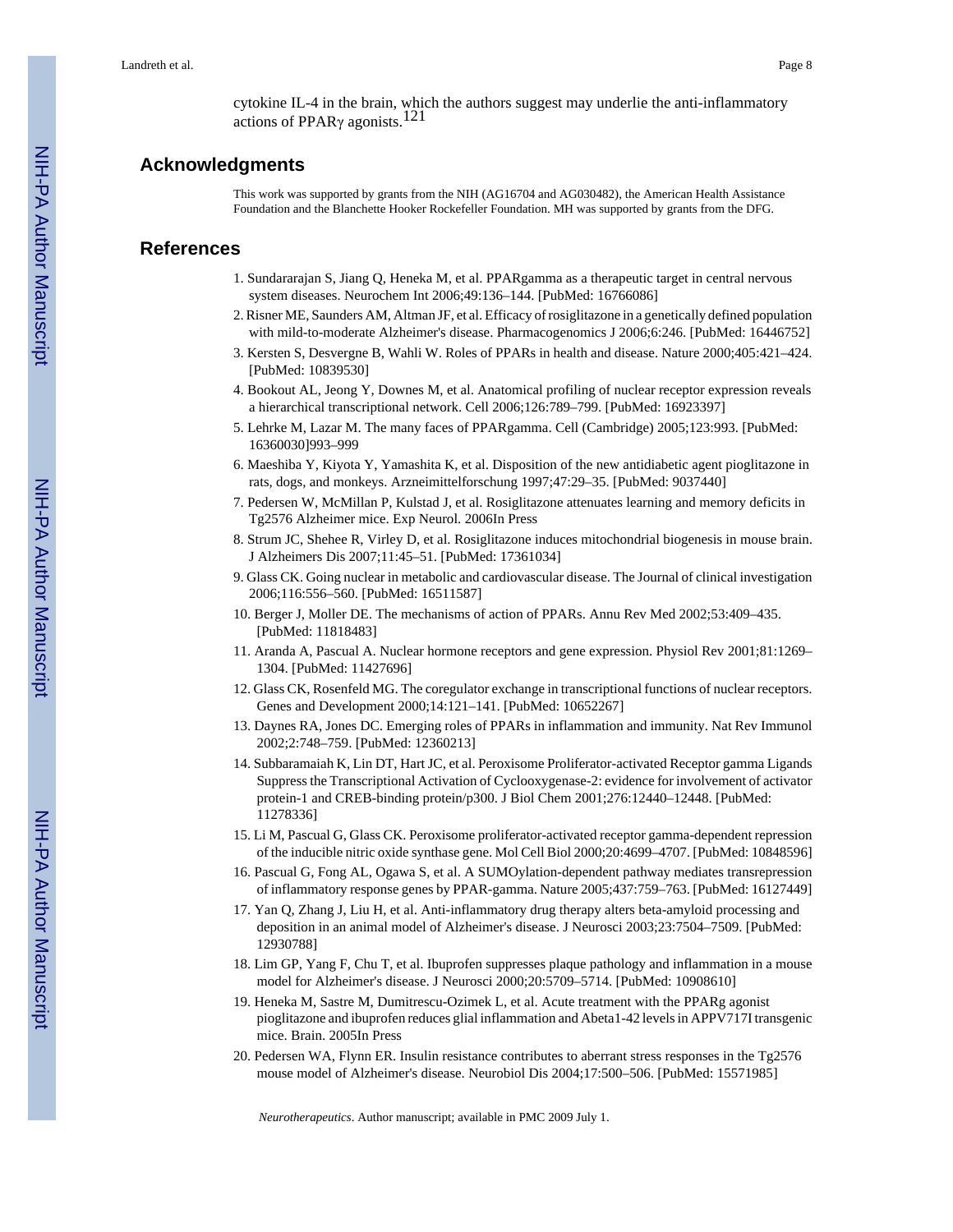- 21. Andrews R, Walker B. Glucocorticoids and insulin resistance: old hormones, new targets. Clinical science (London, England : 1979) 1999;96:513.513–523
- 22. Andrews RC, Herlihy O, Livingstone DE, et al. Abnormal cortisol metabolism and tissue sensitivity to cortisol in patients with glucose intolerance. J Clin Endocrinol Metab 2002;87:5587–5593. [PubMed: 12466357]
- 23. Pomara N, Greenberg WM, Branford MD, et al. Therapeutic implications of HPA axis abnormalities in Alzheimer's disease: review and update. Psychopharmacol Bull 2003;37:120–134. [PubMed: 14674372]
- 24. Morcos M, Fohr B, Tafel J, et al. Long-term treatment of central Cushing's syndrome with rosiglitazone. Exp Clin Endocrinol Diabetes 2007;115:292–297. [PubMed: 17516291]
- 25. Ambrosi B, Dall'Asta C, Cannavo S, et al. Effects of chronic administration of PPAR-gamma ligand rosiglitazone in Cushing's disease. Eur J Endocrinol 2004;151:173–178. [PubMed: 15296471]
- 26. Heaney AP, Fernando M, Yong WH, et al. Functional PPAR-gamma receptor is a novel therapeutic target for ACTH-secreting pituitary adenomas. Nat Med 2002;8:1281–1287. [PubMed: 12379847]
- 27. Catrina SB, Virtanen K, Hallsten K, et al. Effect of rosiglitazone on early-morning plasma cortisol levels. Neuro Endocrinol Lett 2005;26:763–764. [PubMed: 16380670]author reply 765
- 28. Watson GS, Cholerton BA, Reger MA, et al. Preserved cognition in patients with early Alzheimer disease and amnestic mild cognitive impairment during treatment with rosiglitazone: a preliminary study. Am J Geriatr Psychiatry 2005;13:950–958. [PubMed: 16286438]
- 29. Geldmacher, D.; Fritsch, T.; McClendon, M., et al. A pilot study of pioglitazone in Alzheimer Disease; Int. Conf. Alz. Dis. Rel. Dementias; July, 2006; Madrid. 2006.
- 30. Waugh J, Keating GM, Plosker GL, et al. Pioglitazone: a review of its use in type 2 diabetes mellitus. Drugs 2006;66:85–109. [PubMed: 16398569]
- 31. Nissen SE, Wolski K. Effect of rosiglitazone on the risk of myocardial infarction and death from cardiovascular causes. N Engl J Med 2007;356:2457–2471. [PubMed: 17517853]
- 32. Lincoff AM, Wolski K, Nicholls SJ, et al. Pioglitazone and risk of cardiovascular events in patients with type 2 diabetes mellitus: a meta-analysis of randomized trials. Jama 2007;298:1180–1188. [PubMed: 17848652]
- 33. Kuusisto J, Koivisto K, Mykkanen L, et al. Association between features of the insulin resistance syndrome and Alzheimer's disease independently of apolipoprotein E4 phenotype: cross sectional population based study. Bmj 1997;315:1045–1049. [PubMed: 9366728]
- 34. Craft S, Asthana S, Schellenberg G, et al. Insulin metabolism in Alzheimer's disease differs according to apolipoprotein E genotype and gender. Neuroendocrinology 1999;70:146–152. [PubMed: 10461029]
- 35. Craft S, Asthana S, Schellenberg G, et al. Insulin effects on glucose metabolism, memory, and plasma amyloid precursor protein in Alzheimer' disease differ according to apolipoprotein-E genotype. Ann N Y Acad Sci 2000;903:222–228. [PubMed: 10818510]
- 36. Sastre M, Dewachter I, Landreth GE, et al. Nonsteroidal anti-inflammatory drugs and peroxisome proliferator-activated receptor-gamma agonists modulate immunostimulated processing of amyloid precursor protein through regulation of beta-secretase. J Neurosci 2003;23:9796–9804. [PubMed: 14586007]
- 37. Sastre M, Dewachter I, Rossner S, et al. Nonsteroidal anti-inflammatory drugs repress beta-secretase gene promoter activity by the activation of PPARgamma. Proc Natl Acad Sci U S A 2006;103:443– 448. [PubMed: 16407166]
- 38. d'Abramo C, Massone S, Zingg JM, et al. Role of peroxisome proliferator-activated receptor gamma in amyloid precursor protein processing and amyloid beta-mediated cell death. Biochem J 2005;391:693–698. [PubMed: 15946122]
- 39. Camacho IE, Serneels L, Spittaels K, et al. Peroxisome proliferator-activated receptor gamma induces a clearance mechanism for the amyloid-beta peptide. J Neurosci 2004;24:10908–10917. [PubMed: 15574741]
- 40. Mosconi L, Tsui WH, De Santi S, et al. Reduced hippocampal metabolism in MCI and AD: automated FDG-PET image analysis. Neurology 2005;64:1860–1867. [PubMed: 15955934]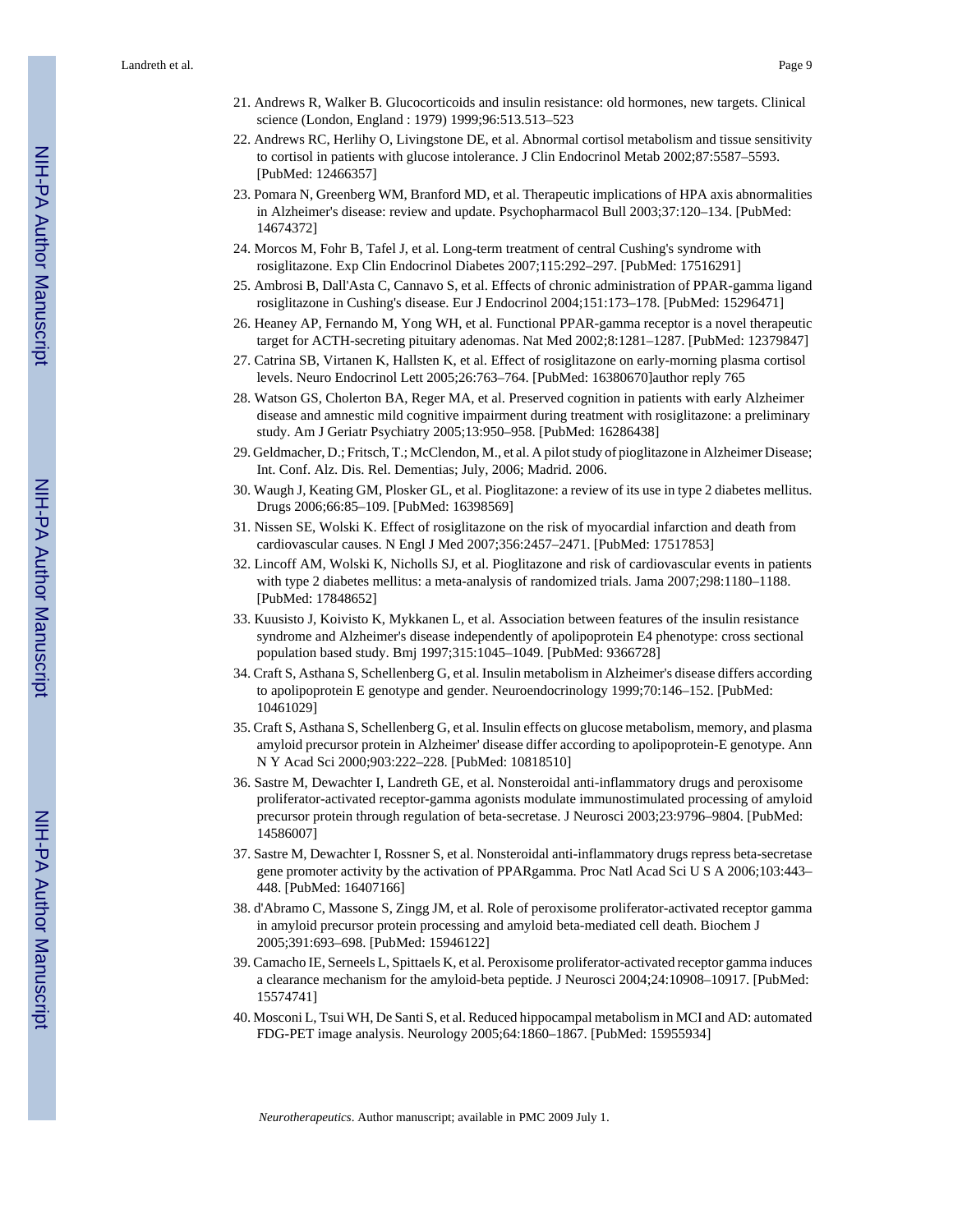- 41. Reiman EM, Chen K, Alexander GE, et al. Functional brain abnormalities in young adults at genetic risk for late-onset Alzheimer's dementia. Proc Natl Acad Sci U S A 2004;101:284–289. [PubMed: 14688411]
- 42. Reiman EM, Caselli RJ, Chen K, et al. Declining brain activity in cognitively normal apolipoprotein E epsilon 4 heterozygotes: A foundation for using positron emission tomography to efficiently test treatments to prevent Alzheimer's disease. Proc Natl Acad Sci U S A 2001;98:3334–3339. [PubMed: 11248079]
- 43. Small GW, Ercoli LM, Silverman DH, et al. Cerebral metabolic and cognitive decline in persons at genetic risk for Alzheimer's disease. Proc Natl Acad Sci U S A 2000;97:6037–6042. [PubMed: 10811879]
- 44. Small GW, Mazziotta JC, Collins MT, et al. Apolipoprotein E type 4 allele and cerebral glucose metabolism in relatives at risk for familial Alzheimer disease. Jama 1995;273:942–947. [PubMed: 7884953]
- 45. Reiman EM, Chen K, Alexander GE, et al. Correlations between apolipoprotein E epsilon4 gene dose and brain-imaging measurements of regional hypometabolism. Proc Natl Acad Sci U S A 2005;102:8299–8302. [PubMed: 15932949]
- 46. Bookheimer SY, Strojwas MH, Cohen MS, et al. Patterns of brain activation in people at risk for Alzheimer's disease. N Engl J Med 2000;343:450–456. [PubMed: 10944562]
- 47. Castellani R, Hirai K, Aliev G, et al. Role of mitochondrial dysfunction in Alzheimer's disease. J Neurosci Res 2002;70:357–360. [PubMed: 12391597]
- 48. Roses AD, Saunders AM, Huang Y, et al. Complex disease-associated pharmacogenetics: drug efficacy, drug safety, and confirmation of a pathogenetic hypothesis (Alzheimer's disease). Pharmacogenomics J 2007;7:10–28. [PubMed: 16770341]
- 49. Bogacka I, Xie H, Bray GA, et al. Pioglitazone induces mitochondrial biogenesis in human subcutaneous adipose tissue in vivo. Diabetes 2005;54:1392–1399. [PubMed: 15855325]
- 50. Handschin C, Spiegelman BM. Peroxisome proliferator-activated receptor gamma coactivator 1 coactivators, energy homeostasis, and metabolism. Endocr Rev 2006;27:728–735. [PubMed: 17018837]
- 51. Hondares E, Mora O, Yubero P, et al. Thiazolidinediones and rexinoids induce peroxisome proliferator-activated receptor-coactivator (PGC)-1alpha gene transcription: an autoregulatory loop controls PGC-1alpha expression in adipocytes via peroxisome proliferator-activated receptor-gamma coactivation. Endocrinology 2006;147:2829–2838. [PubMed: 16513826]
- 52. Wu Z, Puigserver P, Andersson U, et al. Mechanisms controlling mitochondrial biogenesis and respiration through the thermogenic coactivator PGC-1. Cell 1999;98:115–124. [PubMed: 10412986]
- 53. Kelly LJ, Vicario PP, Thompson GM, et al. Peroxisome proliferator-activated receptors gamma and alpha mediate in vivo regulation of uncoupling protein (UCP-1, UCP-2, UCP-3) gene expression. Endocrinology 1998;139:4920–4927. [PubMed: 9832429]
- 54. Puigserver P, Wu Z, Park CW, et al. A cold-inducible coactivator of nuclear receptors linked to adaptive thermogenesis. Cell 1998;92:829–839. [PubMed: 9529258]
- 55. Houten SM, Auwerx J. PGC-1alpha: turbocharging mitochondria. Cell 2004;119:5–7. [PubMed: 15454076]
- 56. Mootha VK, Lindgren CM, Eriksson KF, et al. PGC-1alpha-responsive genes involved in oxidative phosphorylation are coordinately downregulated in human diabetes. Nat Genet 2003;34:267–273. [PubMed: 12808457]
- 57. Feinstein DL, Spagnolo A, Akar C, et al. Receptor-independent actions of PPAR thiazolidinedione agonists: is mitochondrial function the key? Biochem Pharmacol 2005;70:177–188. [PubMed: 15925327]
- 58. Biessels GJ, Staekenborg S, Brunner E, et al. Risk of dementia in diabetes mellitus: a systematic review. Lancet Neurol 2006;5:64–74. [PubMed: 16361024]
- 59. Razay G, Vreugdenhil A, Wilcock G. The metabolic syndrome and Alzheimer disease. Archives of Neurology 2007;64:93–96. [PubMed: 17210814]
- 60. Razay G, Wilcock GK. Hyperinsulinaemia and Alzheimer's disease. Age Ageing 1994;23:396–399. [PubMed: 7825486]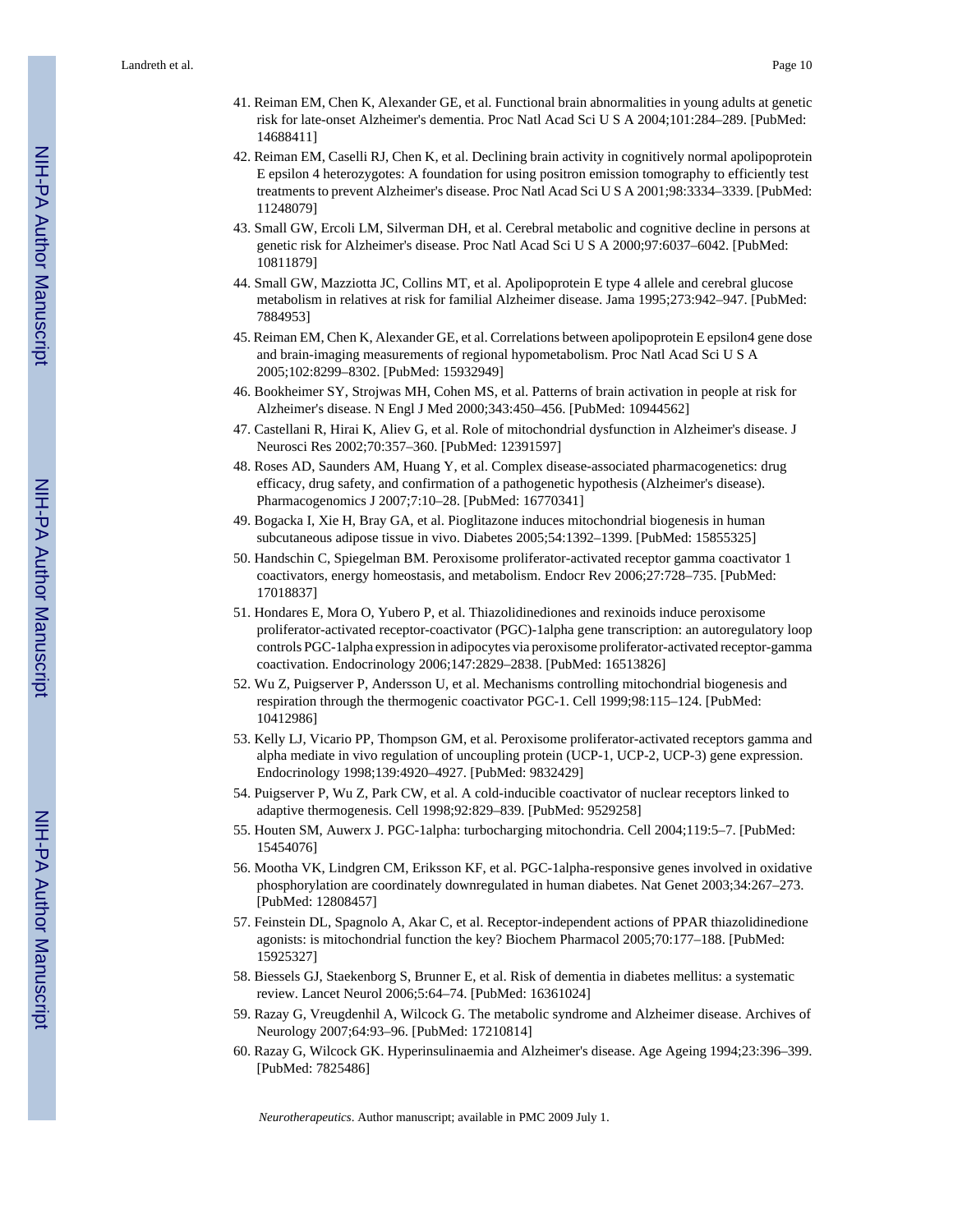- 61. Craft S, Peskind E, Schwartz MW, et al. Cerebrospinal fluid and plasma insulin levels in Alzheimer's disease: relationship to severity of dementia and apolipoprotein E genotype. Neurology 1998;50:164– 168. [PubMed: 9443474]
- 62. Leibson CL, Rocca WA, Hanson VA, et al. The risk of dementia among persons with diabetes mellitus: a population-based cohort study. Ann N Y Acad Sci 1997;826:422–427. [PubMed: 9329716]
- 63. Ott A, Stolk RP, van Harskamp F, et al. Diabetes mellitus and the risk of dementia: The Rotterdam Study. Neurology 1999;53:1937–1942. [PubMed: 10599761]
- 64. Xu WL, Qiu CX, Wahlin A, et al. Diabetes mellitus and risk of dementia in the Kungsholmen project: a 6-year follow-up study. Neurology 2004;63:1181–1186. [PubMed: 15477535]
- 65. Arvanitakis Z, Wilson RS, Bienias JL, et al. Diabetes mellitus and risk of Alzheimer disease and decline in cognitive function. Archives of Neurology 2004;61:661–666. [PubMed: 15148141]
- 66. Peila R, Rodriguez BL, Launer LJ. Type 2 diabetes, APOE gene, and the risk for dementia and related pathologies: The Honolulu-Asia Aging Study. Diabetes 2002;51:1256–1262. [PubMed: 11916953]
- 67. Haan MN, Mungas DM, Gonzalez HM, et al. Prevalence of dementia in older latinos: the influence of type 2 diabetes mellitus, stroke and genetic factors. J Am Geriatr Soc 2003;51:169–177. [PubMed: 12558712]
- 68. Willson TM, Lambert MH, Kliewer SA. Peroxisome proliferator-activated receptor gamma and metabolic disease. Annual Review of Biochemistry 2001;70:341–367.
- 69. Picard F, Auwerx J. PPAR(gamma) and glucose homeostasis. Annu Rev Nutr 2002;22:167–197. [PubMed: 12055342]
- 70. Wallum BJ, Taborsky GJ Jr, Porte D Jr, et al. Cerebrospinal fluid insulin levels increase during intravenous insulin infusions in man. J Clin Endocrinol Metab 1987;64:190–194. [PubMed: 3536982]
- 71. Frolich L, Blum-Degen D, Riederer P, et al. A disturbance in the neuronal insulin receptor signal transduction in sporadic Alzheimer's disease. Ann N Y Acad Sci 1999;893:290–293. [PubMed: 10672251]
- 72. Messier C, Teutenberg K. The role of insulin, insulin growth factor, and insulin-degrading enzyme in brain aging and Alzheimer's disease. Neural Plast 2005;12:311–328. [PubMed: 16444902]
- 73. Craft S, Asthana S, Cook DG, et al. Insulin dose-response effects on memory and plasma amyloid precursor protein in Alzheimer's disease: interactions with apolipoprotein E genotype. Psychoneuroendocrinology 2003;28:809–822. [PubMed: 12812866]
- 74. Craft S. Insulin resistance syndrome and Alzheimer disease: pathophysiologic mechanisms and therapeutic implications. Alzheimer Dis Assoc Disord 2006;20:298–301. [PubMed: 17132977]
- 75. Ho L, Qin W, Pompl PN, et al. Diet-induced insulin resistance promotes amyloidosis in a transgenic mouse model of Alzheimer's disease. Faseb J 2004;18:902–904. [PubMed: 15033922]
- 76. Eckman EA, Eckman CB. Abeta-degrading enzymes: modulators of Alzheimer's disease pathogenesis and targets for therapeutic intervention. Biochem Soc Trans 2005;33:1101–1105. [PubMed: 16246055]
- 77. Leissring MA. Proteolytic degradation of the amyloid beta-protein: the forgotten side of Alzheimer' disease. Curr Alzheimer Res 2006;3:431–435. [PubMed: 17168642]
- 78. Cook DG, Leverenz JB, McMillan PJ, et al. Reduced hippocampal insulin-degrading enzyme in lateonset Alzheimer's disease is associated with the apolipoprotein E-epsilon4 allele. Am J Pathol 2003;162:313–319. [PubMed: 12507914]
- 79. Farris W, Leissring MA, Hemming ML, et al. Alternative splicing of human insulin-degrading enzyme yields a novel isoform with a decreased ability to degrade insulin and amyloid beta-protein. Biochemistry (Washington) 2005;44:6513–6525.
- 80. Farris W, Mansourian S, Leissring MA, et al. Partial loss-of-function mutations in insulin-degrading enzyme that induce diabetes also impair degradation of amyloid beta-protein. Am J Pathol 2004;164:1425–1434. [PubMed: 15039230]
- 81. Farris W, Mansourian S, Chang Y, et al. Insulin-degrading enzyme regulates the levels of insulin, amyloid beta-protein, and the beta-amyloid precursor protein intracellular domain in vivo. Proc Natl Acad Sci U S A 2003;100:4162–4167. [PubMed: 12634421]
- 82. Pedersen WA, McMillan PJ, Kulstad JJ, et al. Rosiglitazone attenuates learning and memory deficits in Tg2576 Alzheimer mice. Exp Neurol 2006;199:265–273. [PubMed: 16515786]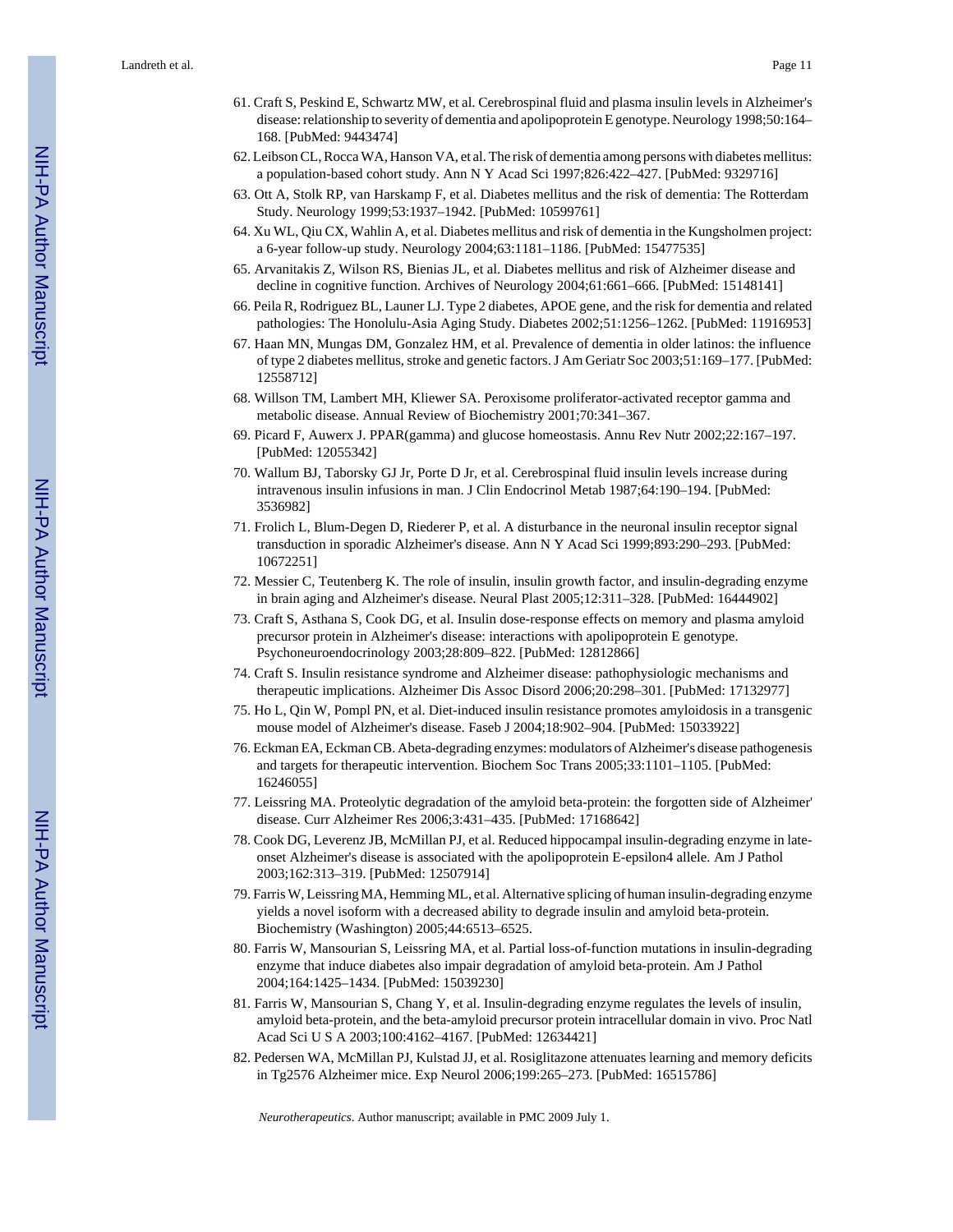- 83. Panza F, Capurso C, D'Introno A, et al. Serum total cholesterol as a biomarker for Alzheimer's disease: mid-life or late-life determinations? Exp Gerontol 2006;41:805–806. [PubMed: 16843631]
- 84. Notkola IL, Sulkava R, Pekkanen J, et al. Serum total cholesterol, apolipoprotein E epsilon 4 allele, and Alzheimer's disease. Neuroepidemiology 1998;17:14–20. [PubMed: 9549720]
- 85. Wolozin B, Kellman W, Ruosseau P, et al. Decreased prevalence of Alzheimer disease associated with 3-hydroxy-3-methyglutaryl coenzyme A reductase inhibitors. Archives of Neurology 2000;57:1439–1443. [PubMed: 11030795]
- 86. Puglielli L, Tanzi RE, Kovacs DM. Alzheimer's disease: the cholesterol connection. Nature Neuroscience 2003;6:345–351.
- 87. Wollmer MA, Streffer JR, Lutjohann D, et al. ABCA1 modulates CSF cholesterol levels and influences the age at onset of Alzheimer's disease. Neurobiol Aging 2003;24:421–426. [PubMed: 12600718]
- 88. Hamilton G, Proitsi P, Jehu L, et al. Candidate gene association study of insulin signaling genes and Alzheimer's disease: evidence for SOS2, PCK1, and PPARgamma as susceptibility loci. Am J Med Genet B Neuropsychiatr Genet 2007;144:508–516. [PubMed: 17440948]
- 89. Scacchi R, Pinto A, Gambina G, et al. The peroxisome proliferator-activated receptor gamma (PPARgamma2) Pro12Ala polymorphism is associated with higher risk for Alzheimer's disease in octogenarians. Brain Res 2007;1139:1–5. [PubMed: 17270153]
- 90. Wahrle SE, Jiang H, Parsadanian M, et al. ABCA1 is required for normal central nervous system ApoE levels and for lipidation of astrocyte-secreted apoE. J Biol Chem 2004;279:40987–40993. [PubMed: 15269217]
- 91. Hirsch-Reinshagen V, Zhou S, Burgess BL, et al. Deficiency of ABCA1 impairs apolipoprotein E metabolism in brain. J Biol Chem 2004;279:41197–41207. [PubMed: 15269218]
- 92. Xu Q, Bernardo A, Walker D, et al. Profile and regulation of apolipoprotein E (ApoE) expression in the CNS in mice with targeting of green fluorescent protein gene to the ApoE locus. J Neurosci 2006;26:4985–4994. [PubMed: 16687490]
- 93. Koldamova R, Staufenbiel M, Lefterov I. Lack of ABCA1 considerably decreases brain ApoE level and increases amyloid deposition in APP23 mice. J Biol Chem 2005;280:43224–43235. [PubMed: 16207713]
- 94. Hirsch-Reinshagen V, Maia LF, Burgess BL, et al. The absence of ABCA1 decreases soluble ApoE levels but does not diminish amyloid deposition in two murine models of Alzheimer disease. J Biol Chem 2005;280:43243–43256. [PubMed: 16207707]
- 95. Wahrle SE, Jiang H, Parsadanian M, et al. Deletion of Abca1 increases Abeta deposition in the PDAPP transgenic mouse model of Alzheimer disease. J Biol Chem 2005;280:43236–43242. [PubMed: 16207708]
- 96. Wahrle SE, Jiang H, Parsadanian M, et al. Overexpression of ABCA1 reduces amyloid deposition in the PDAPP mouse model of Alzheimer disease. The Journal of clinical investigation. 2008Epub ahead of print
- 97. Adighibe O, Arepalli S, Duckworth J, et al. Genetic variability at the LXR gene (NR1H2) may contribute to the risk of Alzheimer's disease. Neurobiol Aging 2006;27:1431–1434. [PubMed: 16207502]
- 98. Zelcer N, Khanlou N, Clare R, et al. Attenuation of neuroinflammation and Alzheimer's disease pathology by liver x receptors. Proc Natl Acad Sci U S A 2007;104:10601–10606. [PubMed: 17563384]
- 99. Piraino G, Cook JA, O'Connor M, et al. Synergistic effect of peroxisome proliferator activated receptor-gamma and liver X receptor-alpha in the regulation of inflammation in macrophages. Shock 2006;26:146–153. [PubMed: 16878022]
- 100. Calkin AC, Forbes JM, Smith CM, et al. Rosiglitazone attenuates atherosclerosis in a model of insulin insufficiency independent of its metabolic effects. Arterioscler Thromb Vasc Biol 2005;25:1903–1909. [PubMed: 16020748]
- 101. Llaverias G, Rebollo A, Pou J, et al. Effects of rosiglitazone and atorvastatin on the expression of genes that control cholesterol homeostasis in differentiating monocytes. Biochem Pharmacol 2006;71:605–614. [PubMed: 16386711]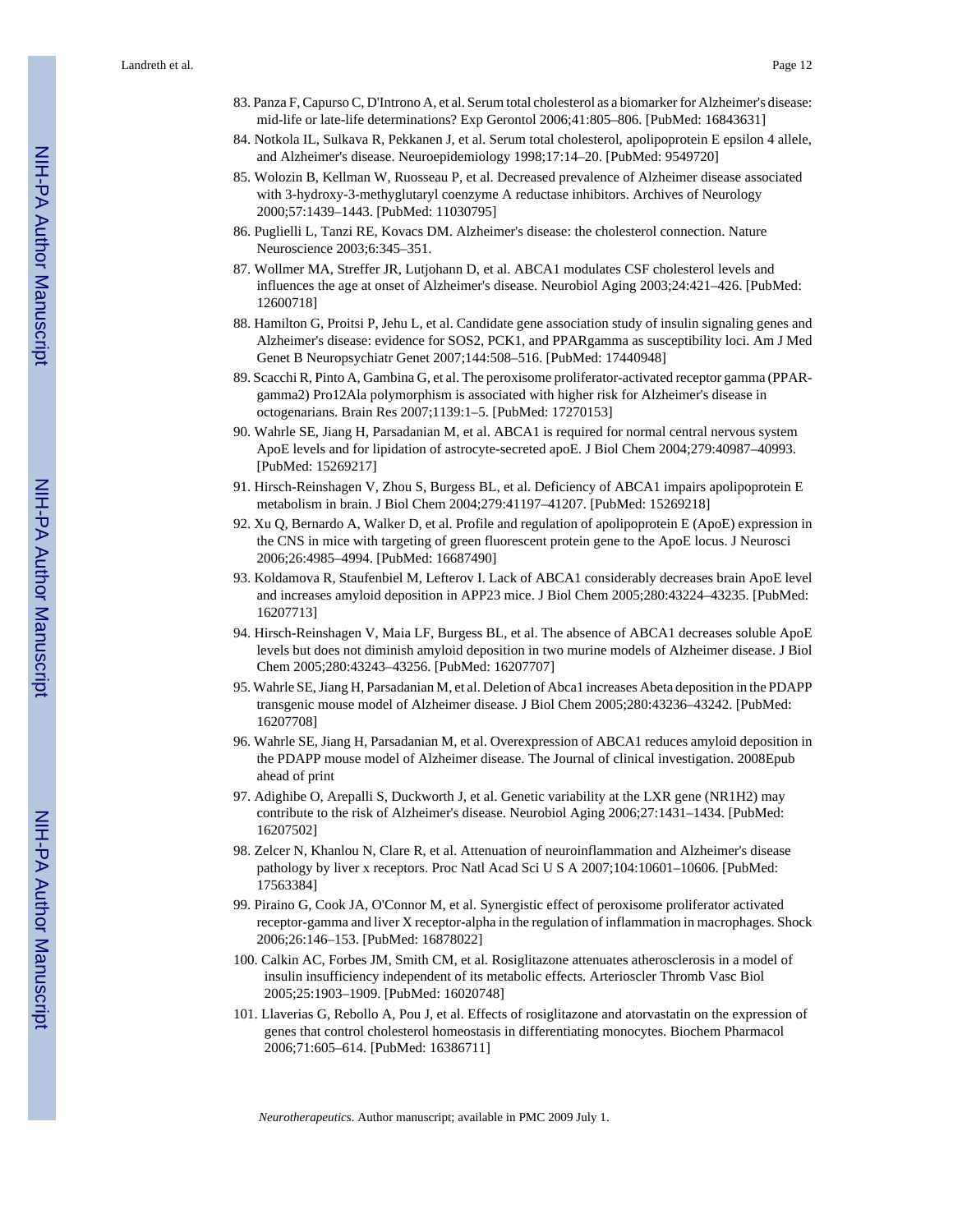- 102. Yue L, Rasouli N, Ranganathan G, et al. Divergent effects of peroxisome proliferators-activated receptor gamma agonists and tumor necrosis factor alpha on adipocyte ApoE expression. J Biol Chem 2004;279:47626–47632. [PubMed: 15339912]
- 103. Arakawa R, Hayashi M, Remaley AT, et al. Phosphorylation and stabilization of ATP binding cassette transporter A1 by synthetic amphiphilic helical peptides. J Biol Chem 2004;279:6217– 6220. [PubMed: 14701850]
- 104. Mauch DH, Nagler K, Schumacher S, et al. CNS synaptogenesis promoted by glia-derived cholesterol. Science 2001;294:1354–1357. [PubMed: 11701931]
- 105. Nathan BP, Jiang Y, Wong GK, et al. Apolipoprotein E4 inhibits, and apolipoprotein E3 promotes neurite outgrowth in cultured adult mouse cortical neurons through the low-density lipoprotein receptor-related protein. Brain Res 2002;928:96–105. [PubMed: 11844476]
- 106. DeMattos RB, Curtiss LK, Williams DL. A minimally lipidated form of cell-derived apolipoprotein E exhibits isoform-specific stimulation of neurite outgrowth in the absence of exogenous lipids or lipoproteins. J Biol Chem 1998;273:4206–4212. [PubMed: 9461617]
- 107. Fagan AM, Bu G, Sun Y, et al. Apolipoprotein E-containing high density lipoprotein promotes neurite outgrowth and is a ligand for the low density lipoprotein receptor-related protein. J Biol Chem 1996;271:30121–30125. [PubMed: 8939961]
- 108. Holtzman DM, Pitas RE, Kilbridge J, et al. Low density lipoprotein receptor-related protein mediates apolipoprotein E-dependent neurite outgrowth in a central nervous system-derived neuronal cell line. Proc Natl Acad Sci U S A 1995;92:9480–9484. [PubMed: 7568158]
- 109. Nathan BP, Bellosta S, Sanan DA, et al. Differential effects of apolipoproteins E3 and E4 on neuronal growth in vitro. Science 1994;264:850–852. [PubMed: 8171342]
- 110. Brodbeck J, Balestra ME, Saunders AM, et al. Rosiglitazone increases dendritic spine density and rescues spine loss caused by apolipoprotein E4 in primary cortical neurons. Proc Natl Acad Sci U S A 2008;105:1343–1346. [PubMed: 18212130]
- 111. Akiyama H, Barger S, Barnum S, et al. Inflammation and Alzheimer's disease. Neurobiol Aging 2000;21:383–421. [PubMed: 10858586]
- 112. Cooper NR, Bradt BM, O'Barr S, et al. Focal inflammation in the brain: role in Alzheimer's disease. Immunol Res 2000;21:159–165. [PubMed: 10852113]
- 113. Rogers J, Webster S, Lue LF, et al. Inflammation and Alzheimer's disease pathogenesis. Neurobiol Aging 1996;17:681–686. [PubMed: 8892340]
- 114. Rogers J, Shen Y. A perspective on inflammation in Alzheimer's disease. Ann N Y Acad Sci 2000;924:132–135. [PubMed: 11193789]
- 115. Colangelo V, Schurr J, Ball MJ, et al. Gene expression profiling of 12633 genes in Alzheimer hippocampal CA1: transcription and neurotrophic factor down-regulation and up-regulation of apoptotic and pro-inflammatory signaling. J Neurosci Res 2002;70:462–473. [PubMed: 12391607]
- 116. Wyss-Coray T. Inflammation in Alzheimer disease: driving force, bystander or beneficial response? Nat Med 2006;12:1005–1015. [PubMed: 16960575]
- 117. Wyss-Coray T, Mucke L. Inflammation in neurodegenerative disease--a double-edged sword. Neuron 2002;35:419–432. [PubMed: 12165466]
- 118. Bernardo A, Minghetti L. PPAR-gamma agonists as regulators of microglial activation and brain inflammation. Curr Pharm Des 2006;12:93–109. [PubMed: 16454728]
- 119. Heneka MT, Landreth GE. PPARs in the brain. Biochim Biophys Acta 2007;1771:1031–1045. [PubMed: 17569578]
- 120. Heneka MT, Klockgether T, Feinstein DL. Peroxisome proliferator-activated receptor-gamma ligands reduce neuronal inducible nitric oxide synthase expression and cell death in vivo. J Neurosci 2000;20:6862–6867. [PubMed: 10995830]
- 121. Loane DJ, Deighan BF, Clarke RM, et al. Interleukin-4 mediates the neuroprotective effects of rosiglitazone in the aged brain. Neurobiol Aging. 2007